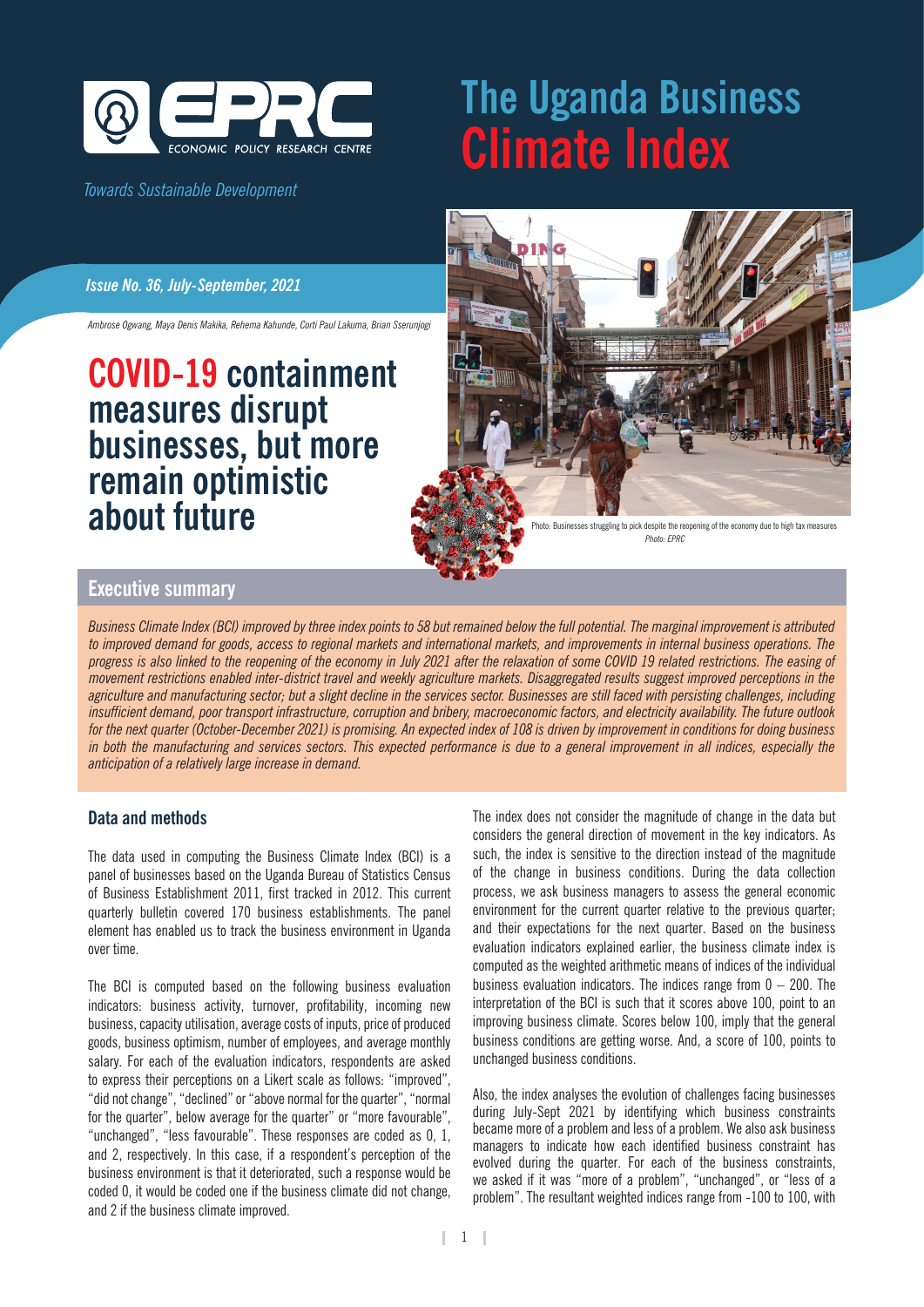positive scores suggesting that a particular constraint is perceived to be more of a problem in the current quarter; negative scores imply that a constraint is less of a problem, and zero scores point to business constraint whose severity has remained unchanged. Results

#### **Business climate improves, future expectations optimistic**

The condition for doing business improved by three index points from the previous 55 for the quarter (April-June 2021) to 58 in the current quarter (July-September 2021) (Figure 1). This shows consistent improvement in conditions of doing business for the fourth consecutive quarter. Even with the slight improvement in condition for doing business, all sub-indices, namely; activity, turnover, profit, new business, capacity utilisation, input costs, product costs, optimism, labour, salary and environment, remain below potential just as in the previous quarter.

These improvements could be attributed to the uplifting of the second lockdown at the end of July 2021. This saw the reinstatement of public transport, permitting of weekly markets for agriculture products, and inter-district travel with strict observance of COVID-19 Standard Operating Procedures (SOPs). In addition, the good performance was shored by improvements in demand for products, regional and international market activities, and internal business operations.

Nonetheless, the current index (58 percent) remains below full potential because several challenges constrain the business environment. The main challenges reported by firms include government regulations (13.4 percent), reduced demand for goods and services (9.4 percent), electricity availability (8.8 percent), tax policy, and macroeconomic factors (at least 8 percent each).

#### **The business climate index by sector**

Compared to the previous quarter, the condition for doing business improved in both the agriculture sector and manufacturing sector, but marginally declined in the services sector. The respective index for the agriculture and manufacturing sector improved to 88 and 74 points, compared to 62 and 29 points in the previous quarter respectively. However, the services sector BCI declined by 2 index points to 55 (Figure 2). The condition for doing business in the manufacturing sector surpassed that of the service sector for the first time since the fourth quarter of 2020.

The improvement in BCI for the agriculture sector is attributed to rising prices for commodities such as food and non-alcoholic beverages. There was a 3 percent increment in the price for 'furnishings, household equipment and routine Households' in the manufacturing sector. The services sector experienced a 4.8 percent decline in transport services and a 0.4 percent decline in demand for recreation, culture and sports services.<sup>2</sup>

#### **Challenges in doing business**

Unlike the previous quarter (April-June, 2021), the top five most important constraints in doing business for the current quarter comprised of insufficient demand and transport infrastructure. This was in addition to the persistent business challenges (corruption and bribery, macroeconomic factors, electricity unavailability, and government regulation) that have not changed since the last quarter. This suggests that major policy and regulatory constraints facing Ugandan businesses are persistent. The insufficient demand in the current quarter could have emanated out of the low purchasing power in the economy as a result of severe job losses caused by the second wave of the COVID-19 pandemic and its effects in 2021. Concerning



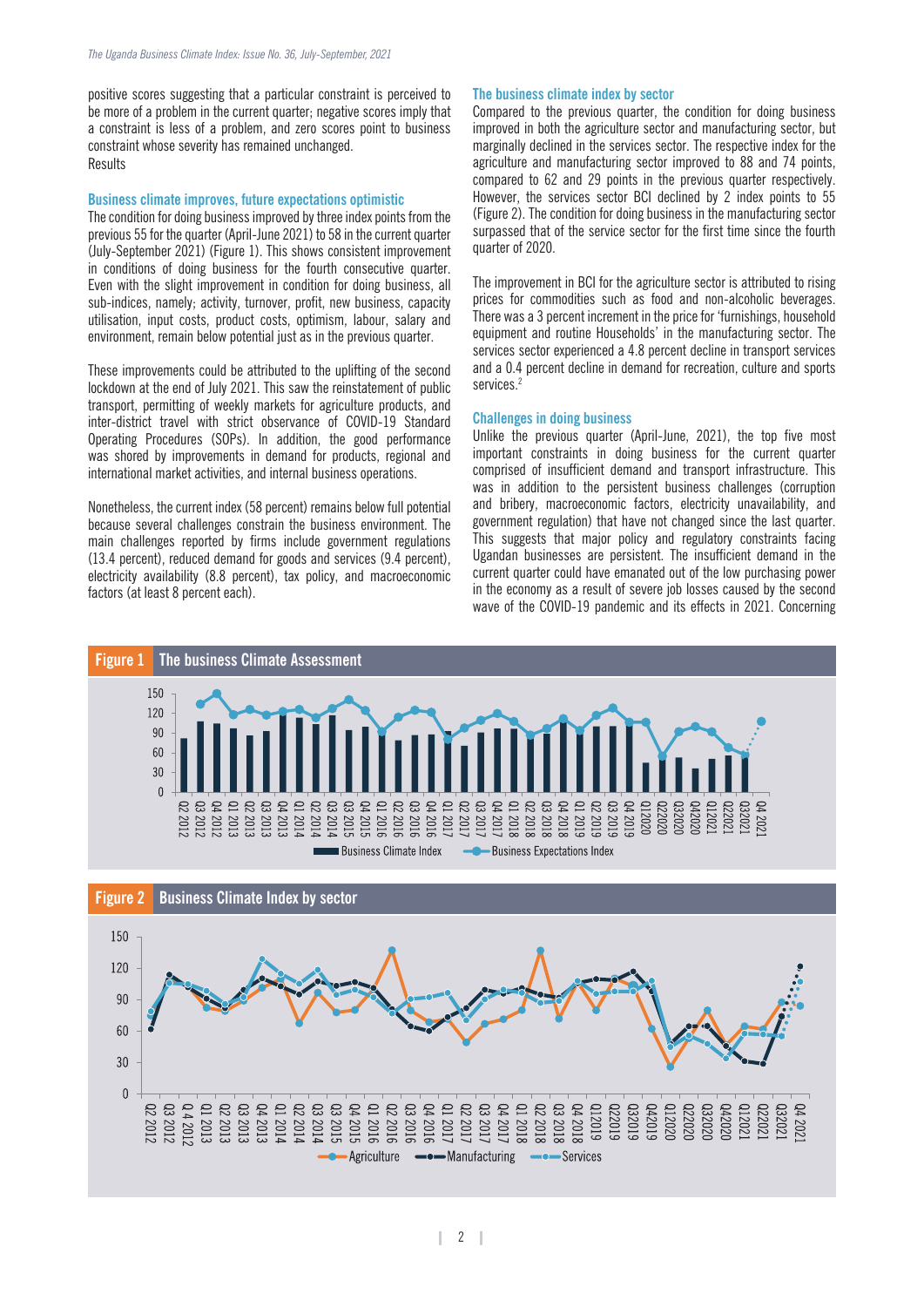the transport infrastructure, the Parliament of Uganda introduced an Shs100 tax increase per litre of petrol and diesel in this quarter (during the 42 days of the second lockdown).<sup>1</sup> Additionally, the maximum number of passengers permitted to use public transport, especially taxis, to observe the SOPs affected the transport activities. Furthermore, corruption and bribery have continued to be burdensome on businesses operating during the curfew hours.

The severity of the challenges businesses face increased in the current quarter (Figure 4). Unlike in the last quarter (April-June 2021), the severity of the challenges posed by increased government regulation and insufficient demand was perceived to have been elevated during the current quarter. Additionally, tax policy was also reported to be more of a problem in the current quarter as in the previous, due to a decline in the capacity of businesses to meet their tax obligations driven by subdued demand and sales turnover. Unlike during the last quarter, increased corruption, unfavourable macroeconomic factors, substandard products, and adverse weather were severe concerns within the business community, with high severity during the current quarter.

#### **Future business outlook: October-December 2021**

The conditions for doing business for the next quarter (October-December 2021) are expected to be above full potential, with the index projected at 108 (Figure 1). This expected improvement is a result of firms reporting an expected improvement in demand (69 percent), a

1 https://www.monitor.co.ug/uganda/news/national/govt-under-pressure-to-revise-taxes-over-covid-19-3504794

more stable macroeconomic environment (14 percent), expected improvement in internal business operations (6 percent), and regional dynamics (6 percent). The expected improvement in demand reported by the majority of businesses could be due to the Christmas festivities within the quarter.

The projection for the next quarter (October- December 2021) shows expected improvement in both the manufacturing and services sector, but an expected decline for the agriculture sector (Figure 2). The manufacturing and services sectors are expected to operate above full potential, with an index at 122 and 107 respectively, while the agriculture sector is expected to decline to 84 percent.

#### **Question of the quarter**

In this quarter, we sought to understand the effect of the 12 percent direct tax levy on the net price of internet data on the performance of businesses. The internet tax replaced the Over-The-Top (OTT) tax and took effect on July 1, 2021. In particular, we asked: a) "Has your business been affected by the 12% tax on internet data that started on 1<sup>st</sup> July 2021 as a replacement of OTT?" b) "If yes, how has your business been affected?"



#### **Figure 4 The evolution of business constraints (% of businesses)**